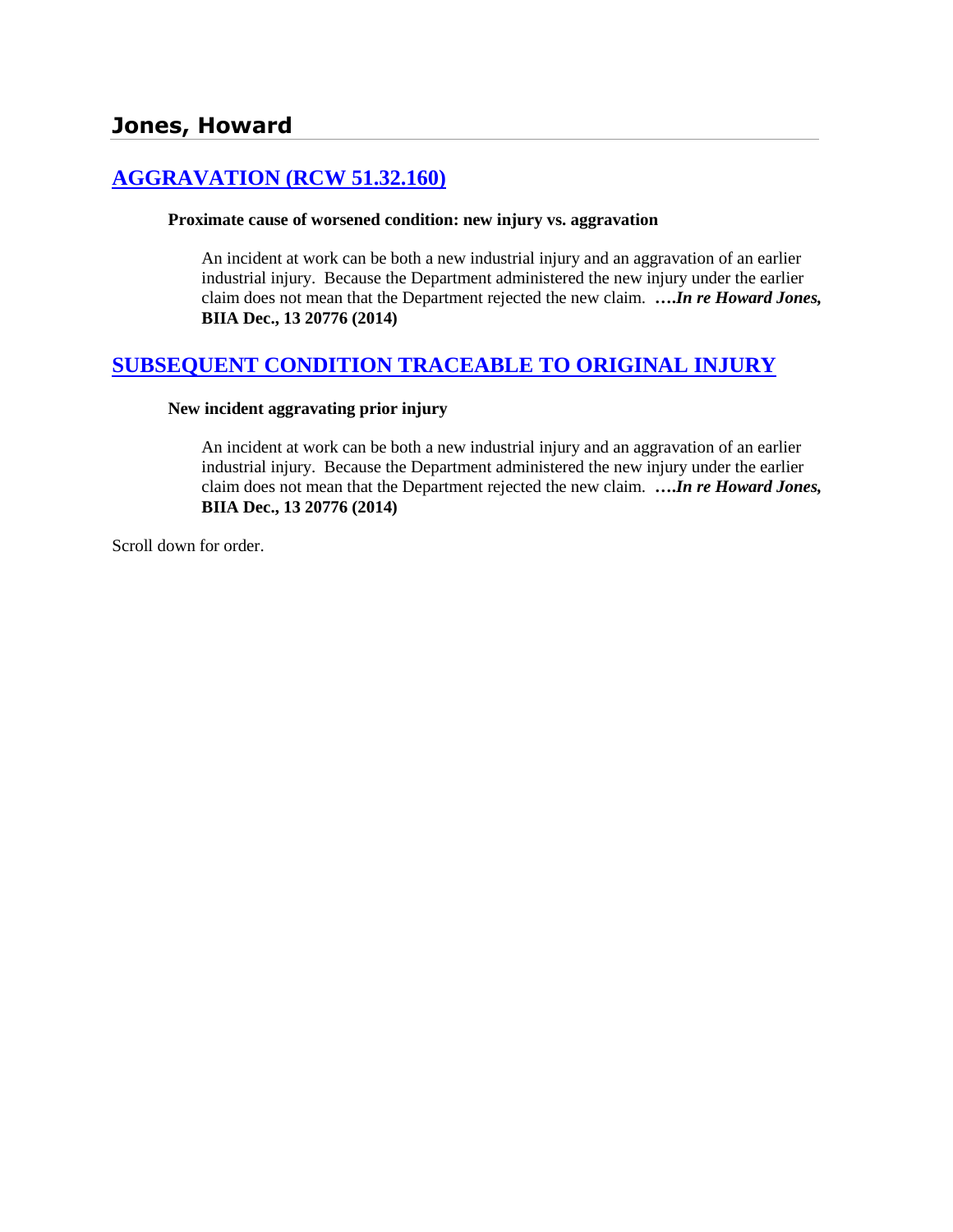#### **BEFORE THE BOARD OF INDUSTRIAL INSURANCE APPEALS STATE OF WASHINGTON**

**)**

**IN RE: HOWARD L. JONES ) DOCKET NOS. 13 20776 & 13 20777**

**CLAIM NO. T-284623 ) DECISION AND ORDER**

APPEARANCES:

Claimant, Howard L. Jones, Pro Se

Self-Insured Employer, The Boeing Company, by Pratt Day & Stratton, PLLC, per Marne J. Horstman

Department of Labor and Industries, by The Office of the Attorney General, per Tomas S. Caballero

In Docket No. 13 20776, the self-insured employer, The Boeing Company (Boeing) filed an appeal with the Board of Industrial Insurance Appeals on August 29, 2013, from an order of the Department of Labor and Industries dated July 26, 2013. In this order, the Department affirmed its April 16, 2013 order in which it determined that Mr. Jones is totally and permanently disabled; terminated time-loss compensation benefits as paid through May 15, 2013; and placed him on the pension rolls effective May 16, 2013. The Department order is **REVERSED AND REMANDED**.

In Docket No. 13 20777, the self-insured employer, The Boeing Company, filed an appeal with the Board of Industrial Insurance Appeals on August 29, 2013, from an order of the Department of Labor and Industries dated July 29, 2013. In this order, the Department affirmed its April 17, 2013 order in which it denied Boeing's request for second injury fund relief. The Department order is **REVERSED AND REMANDED**.

# **DECISION**

# **A. Procedural Facts**

As provided by RCW 51.52.104 and RCW 51.52.106, this matter is before the Board for review and decision. The self-insured employer filed a timely Petition for Review of a Proposed Decision and Order issued on August 7, 2014, in which the industrial appeals judge reversed and remanded the Department order dated July 26, 2013, and affirmed the Department order dated July 29, 2013.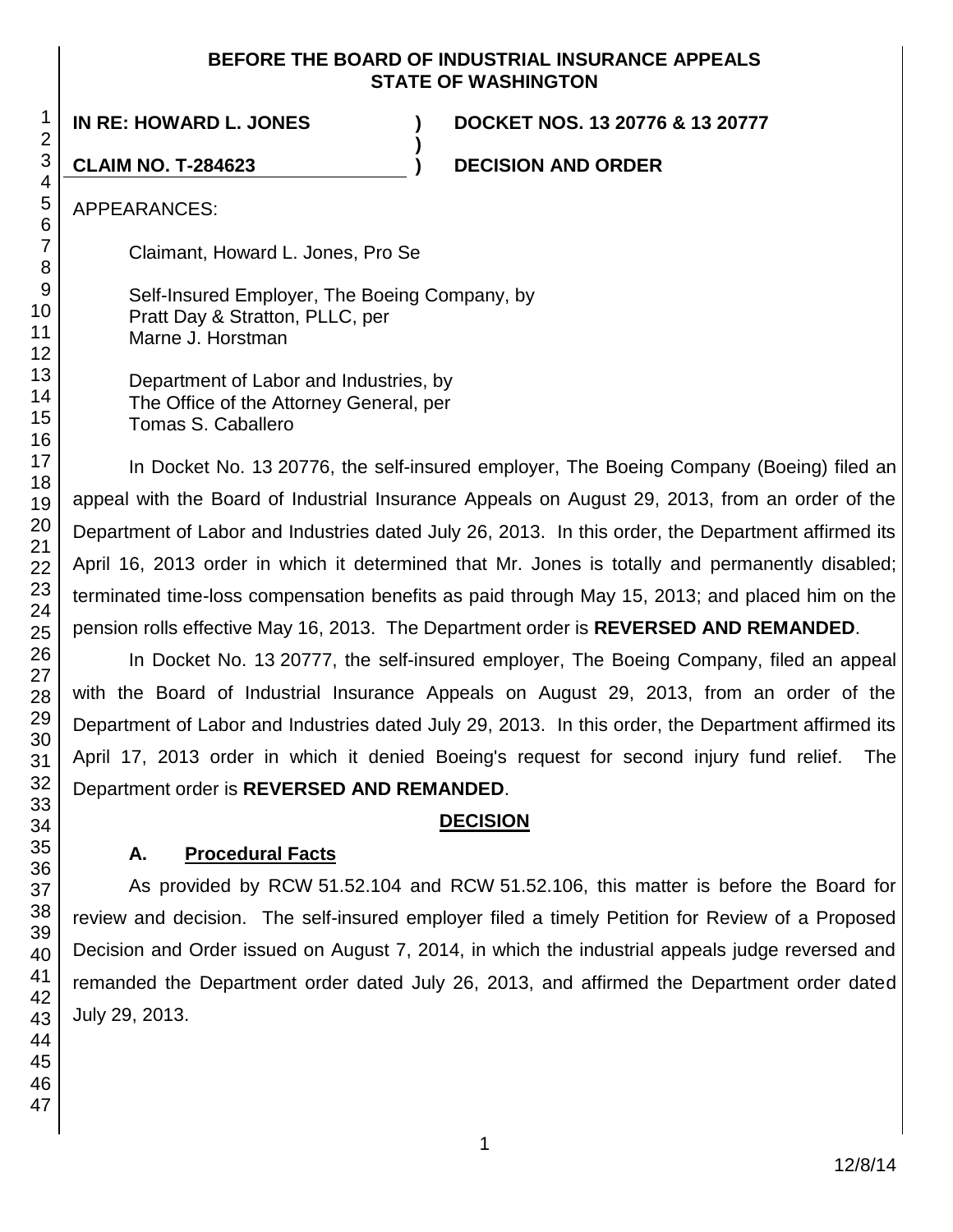The parties agree that Mr. Jones is a totally and permanently disabled worker. The issues contested in these appeals include:

- What is the proper effective date of Mr. Jones's pension?
- Is Boeing entitled to second-injury fund relief?

We accepted review because we conclude that the industrial appeals judge erred in determining the proper effective date of Mr. Jones's pension and in denying Boeing second-injury fund relief.

We fully resolve these appeals by way of Boeing's summary judgment motion. The materials include:

- The Boeing Company's Motion for Summary Judgment, with accompanying Declaration of Marne J. Horstman and attached exhibits; Declaration of John W. Power, C.D.M.S., and attached exhibits (including the Declaration of Jeffrey Christensen, D.P.M.); and Declaration of James R. Schwartz, M.D., and attached exhibits;
- The Department's Response to Employer's Motion for Summary Judgment, with accompanying Declaration of Counsel, and attached exhibits;
- The Boeing Company's Summary Judgment Reply, with accompanying Declaration of Marne J. Horstman to support Employer's Reply and attached exhibits; and Declaration of Erik Samuelsen; and
- The Boeing Company's Supplemental Reply.

The material facts are not disputed, but the parties disagree what conclusions follow from those facts.

# **B. Substantive Facts**

The claimant Howard Jones was born July 14, 1957. He spent most of his working life as a painter of commercial airplanes for Boeing, first employed by the company in 1979. He suffered at least four industrial injuries while working for Boeing:

(1) October 4, 1988: Mr. Jones slipped off the engine of an airplane, fell 18 feet, and injured both his left and right ankles. His related claim, Claim No. T-284623, was ultimately closed with a percent permanent impairment of the left lower extremity, and a 6 percent permanent impairment of the right lower extremity. He continued to have problems with his ankles over the years, and his claim was opened and closed at least once more. Mr. Jones has undergone multiple surgeries for his injuries. He was permanently restricted from climbing ladders because of this accident.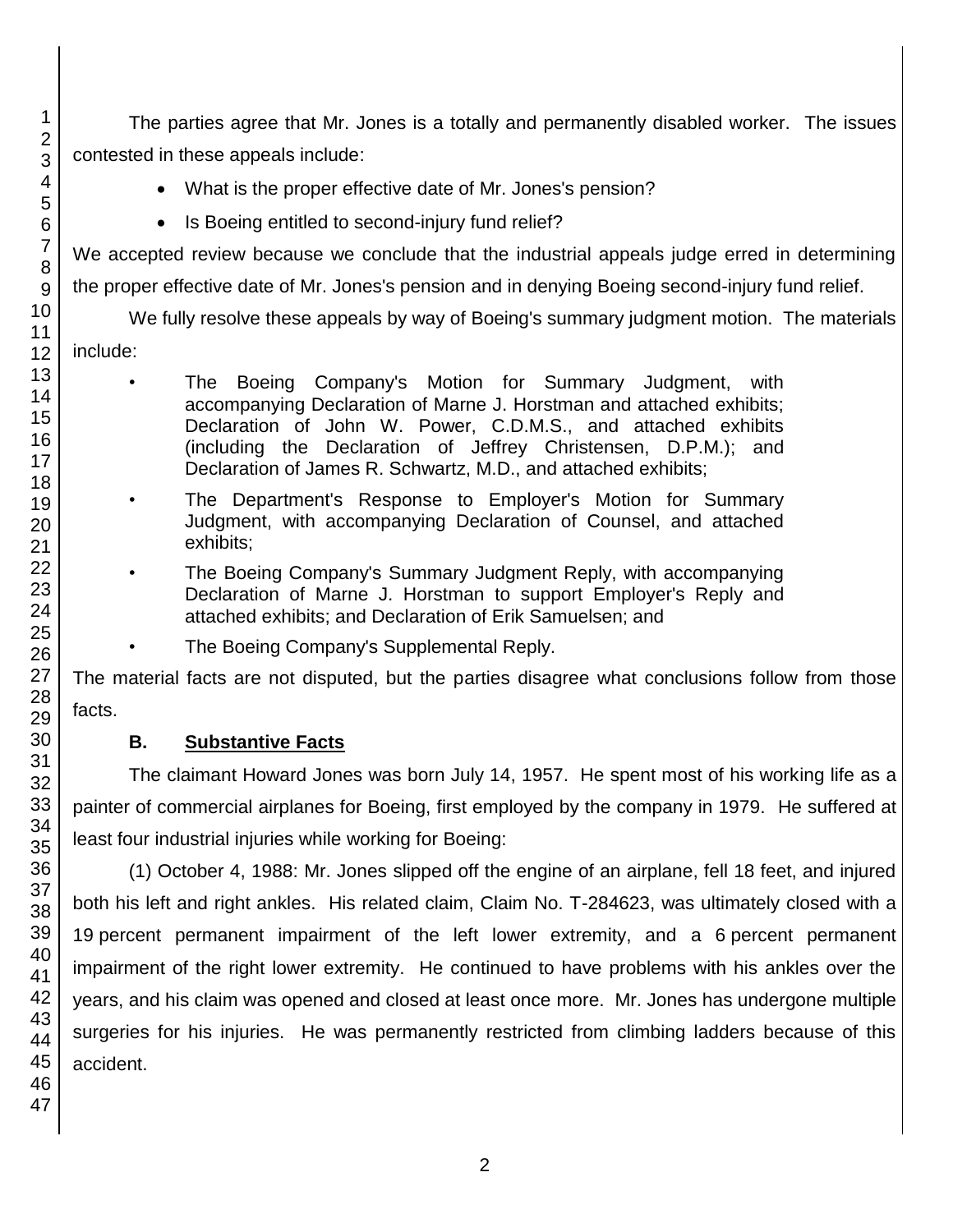(2) August 9, 1993: Mr. Jones injured his left shoulder, apparently leading to rotator cuff surgery. His related claim was ultimately closed with a 10 percent left upper extremity permanent impairment. He was permanently restricted from climbing ladders; no pushing, pulling, or carrying over 30 pounds; and allowed only occasional walking and frequent reaching above shoulder level.

(3) July 26, 2004: While squatting on his left leg and kneeling on his right knee; Mr. Jones injured his left ankle again. He again injured his left subtalar joint and suffered significant traumatic arthritis in the joint. He filed a Self-Insured Accident Report over the event, Claim No. W-812820. The Department determined the "injury is an aggravation of the injury covered by claim number T-284623," consolidated the claims, and reopened the T-claim for authorized treatment and action as warranted. Boeing paid Mr. Jones time-loss compensation benefits on the claim based on his hourly wage on July 26, 2004. His treating doctor, Dr. Christensen, restricted him permanently from crawling, squatting, and overhead work, and limited his standing, walking, stair-climbing, bending, and kneeling. He also precluded his patient from returning to his job of injury because of this second ankle injury. Mr. Jones has not worked since.

(4) July 26, 2004 (date of last injurious exposure): Mr. Jones made an accepted claim for bilateral carpal tunnel syndrome. He received surgical releases of both carpal, and his claim was closed with no permanent impairment. Because of these injuries, sedentary work involving repetitive forceful hand and wrist movements would not be appropriate for Mr. Jones.

Mr. Jones has a long-standing, preexisting, significant learning disability. A mental health professional has opined that it is doubtful that Mr. Jones could succeed in any retraining plan either in classroom training or in a sedentary to light-duty job that involves exchange of information by verbal, conceptual, or written means.

Orthopedic surgeon, James R. Schwartz, M.D., performed an independent medical examination (IME) of Mr. Jones on April 16, 2012. He concluded that Mr. Jones was not precluded from performing full-time sedentary work. Six months later, on October 11, 2012, Dr. Schwartz issued an addendum to his April 16, 2012 IME after he reviewed numerous additional records relating to Mr. Jones. He explained:

> Although it was my initial feeling that Mr. Jones would [*sic*] work at a sedentary [job] per my April 16, 2012 report, based on my review of these additional records, it is my opinion that as a result of the effects of only the October 1988 foot injuries, Mr. Jones would have likely continued to work in his position at The Boeing Company and in a sedentary capacity at a minimum. Similarly, but for the effects of

1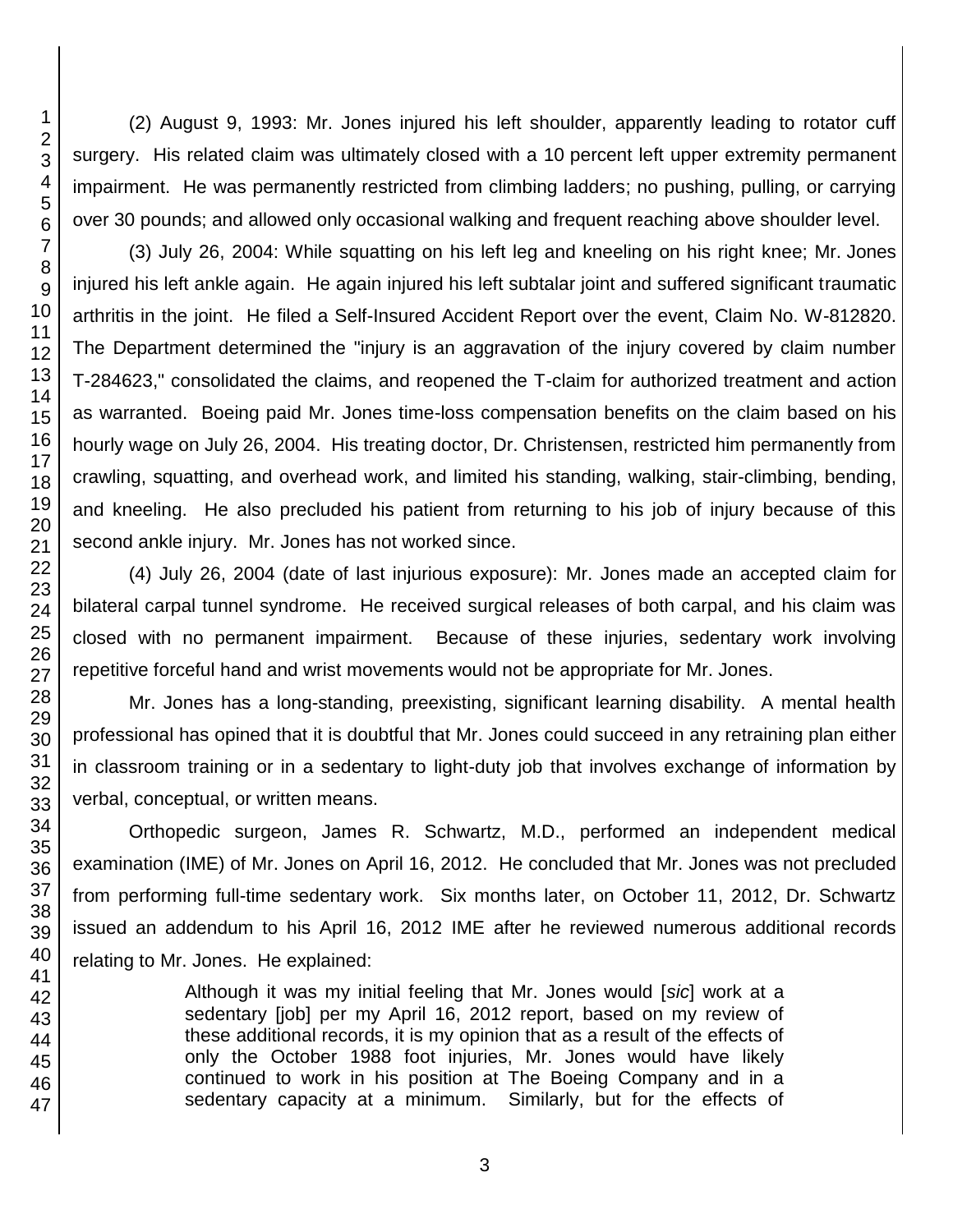l

Mr. Jones's October 1988 injury, the July 26, 2004 injury event/aggravation, would not have been totally and permanently disabling. Rather, the July 26, 2004 injury aggravated the effects of the 1988 injury to such an extent that the combined effects of those injuries along with his bilateral upper extremity conditions and learning disability have caused him to be medically incapable of reasonably continuous gainful employment, with or without retraining.<sup>1</sup>

Dr. Schwartz stated that Mr. Jones has been medically fixed and stable since April 10, 2009.

Based on Dr. Schwartz's addendum and numerous other records, Vocational Rehabilitation Consultant John W. Power issued a closing report dated October 29, 2012, completed "after review and additional research," concluding that "the combined effects of the pre-existing learning disability and physical restrictions attributed to the October 4, 1988 injury combined with the residual effects of the July 26, 2004 injury prevent the claimant from benefiting from vocational services." On July 3, 2013, treating physician Jeffrey Christensen, D.P.M., concurred that due to the combined effects of Mr. Jones's multiple conditions, including his July 26, 2004 industrial injury, Mr. Jones is totally and permanently disabled. Dr. Christensen was of the opinion that Mr. Jones has held that status since April 10, 2009.

### **C. Proper Effective Date of Mr. Jones's Pension**

We have explained:

A permanent total disability determination is a combination of medical and vocational fixity, and should turn on the facts then in existence. **A retroactive determination should be based on the date medical and vocational experts arrived at the determination that the worker was permanently totally disabled.<sup>2</sup>** 

(Emphasis added.)

The proper effective date of a pension is often the date that a vocational expert concludes that the claimant is totally and permanently disabled based on the medical evidence.<sup>3</sup>

Boeing argues that the proper effective date of Mr. Jones's pension should be April 10, 2009, because he was medically fixed and stable by that date, and no vocational activity of significance occurred after that date. The Department offers little of value in the analysis, arguing we should not apply *Neuman* and *Cuendet* where the employer is self-insured, and we should instead use the date of legal fixity as the effective date of the pension. Here, that date was July 26, 2013.

<sup>1</sup> 10/11/12 Addendum to IME report at page 4.

<sup>&</sup>lt;sup>2</sup> In re Roger Neuman, BIIA Dec., 97 7648 (1999), at 12.<br><sup>3</sup> Jn re Frederic Cuandet, BIIA Dec., 99,21825 (2001), In

*In re Frederic Cuendet*, BIIA Dec., 99 21825 (2001); *In re Debbi J. Lawton*, Dckt. No. 09 13660 (September 30, 2010).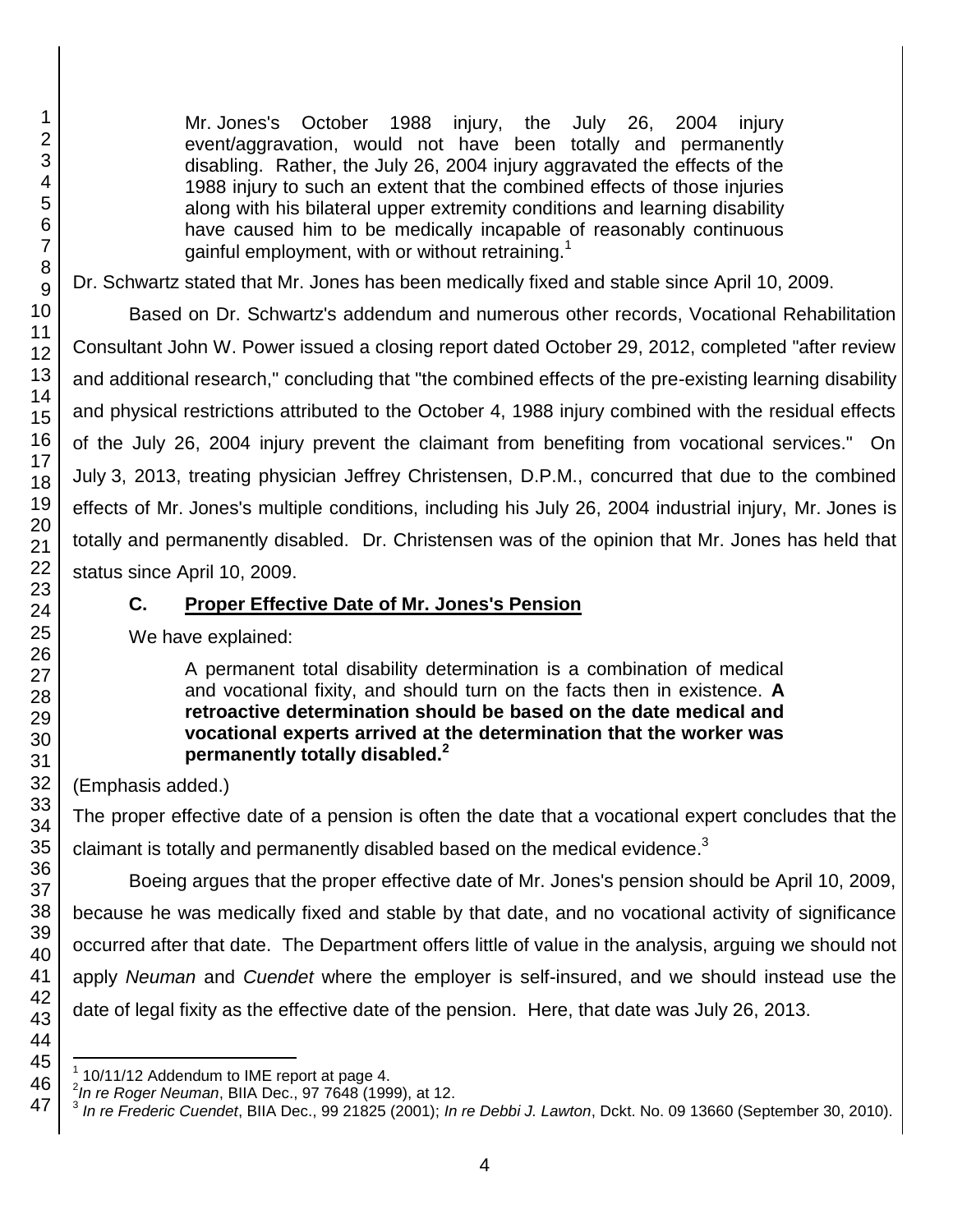Under *Neuman* and *Cuendet*, medical fixity is not enough; the medical experts must opine that the claimant is permanently and totally disabled. Here, as late as April 16, 2012, independent medical examiner Dr. Schwartz opined that Mr. Jones could perform full-time sedentary work. He did not reverse his position until October 11, 2012. Relying on Dr. Schwartz's changed position and after conducting additional research, V.R.C. Power issued his report concluding that Mr. Jones is vocationally permanently and totally disabled as of October 29, 2012.

October 29, 2012, is therefore the proper effective date of Mr. Jones's pension.

# **D. Applicability of Second-Injury Fund Relief for Boeing**

Second-injury fund relief is provided in RCW 51.16.120. The statute provides:

(1) Whenever a worker has a **previous bodily disability from any previous injury or disease**, whether known or unknown to the employer, and shall suffer **a further disability from injury or occupational disease** in employment covered by this title and become totally and permanently disabled from the combined effects thereof or die when death was substantially accelerated by the combined effects thereof, then the experience record of an employer insured with the state fund at the time of the further injury or disease shall be charged and a self-insured employer shall pay directly into the reserve fund only the accident cost which would have resulted solely from the further injury or disease, had there been no preexisting disability, and which accident cost shall be based upon an evaluation of the disability by medical experts. The difference between the charge thus assessed to such employer at the time of the further injury or disease and the total cost of the pension reserve shall be assessed against the second injury fund.

(Emphasis added.)

An incident at work can be **both** a new industrial injury and an aggravation of an earlier industrial injury.<sup>4</sup> That the Department consolidates a new claimed industrial injury with an earlier industrial injury, determines the new incident is an aggravation of the earlier injury, and then administers the two incidents under only the earlier claim number does **not** mean that the Department rejected the new claim as an industrial injury.<sup>5</sup>

Boeing argues it is entitled to second-injury fund relief based on the undisputed evidence. The Department disagrees, arguing that Mr. Jones's July 26, 2004 work event that rendered him permanently and totally disabled was not a new injury but an aggravation of his original 1988 injury,

 4 *In re Robert Tracy*, BIIA Dec., 88 1695 (1990).

<sup>5</sup> *In re Daniel A. Gilbertson*, Dckt. No. 89 2865 (November 7, 1990).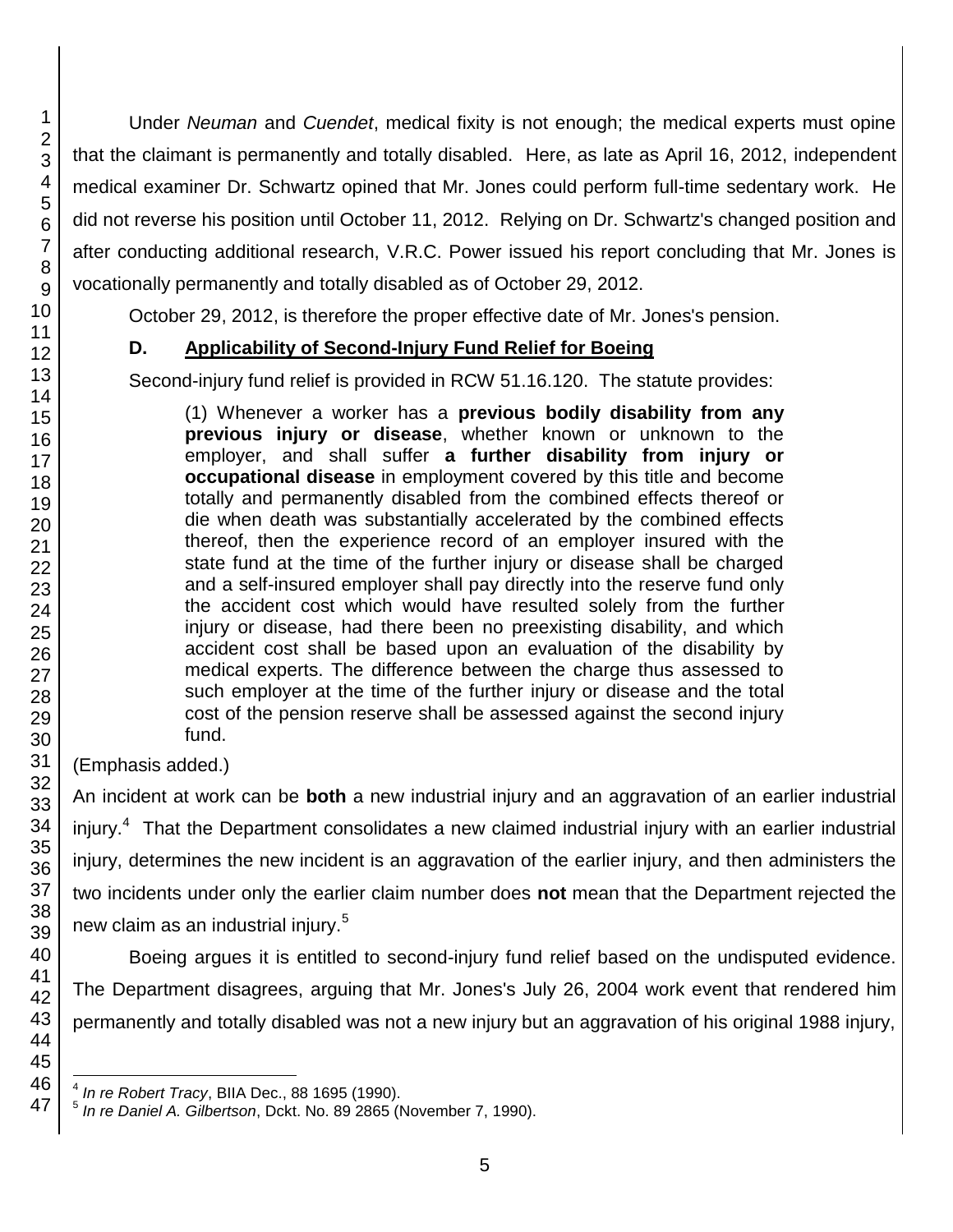and second-injury fund relief is not applicable in that circumstance. The Department contends specifically that: (1) the Department's order consolidating the 2004 event with the 1988 industrial injury and deeming it an aggravation means that the 2004 event was rejected as an industrial injury, and (2) Boeing did not prove Mr. Jones suffered a medical condition because of the 2004 incident.

The Department administered Mr. Jones's claim for the July 26, 2004 incident as an aggravation of his October 4, 1988 industrial injury, and our *Gilbertson* decision clarifies that that circumstance does not mean the Department rejected the July 26, 2004 event as an industrial injury. An industrial injury means "a sudden and tangible happening, of a traumatic nature, producing an immediate or prompt result, and occurring from without, and such physical conditions as result therefrom."<sup>6</sup> The undisputed evidence indicates that on July 26, 2004, while working, Mr. Jones suffered a sudden and tangible re-injury to his left ankle at the subtalar joint while kneeling on his right knee, suffering significant traumatic arthritis in the joint. The evidence indicates that Mr. Jones sustained an industrial injury on July 26, 2004, and that event also was an aggravation of his October 4, 1988 industrial injury.

Combined with his prior disabilities, including those based on his 1988 industrial injury, Mr. Jones's July 26, 2004 industrial injury rendered him totally and permanently disabled. Boeing is entitled to second-injury fund relief.

# **FINDINGS OF FACT**

- 1. On October 24, 2013, an industrial appeals judge certified that the parties agreed to include the Jurisdictional History for these two appeals in the Board's record solely for jurisdictional purposes.
- 2. Prior to July 26, 2004, the claimant, Howard Jones, suffered at least three industrial injuries or occupational diseases while working as a painter of commercial airplanes for The Boeing Company:

(a) On October 4, 1988, Mr. Jones slipped off the engine of an airplane, fell 18 feet, and injured both his left and right ankles. His related claim, Claim No. T-284623, was ultimately closed with a percent permanent impairment of the left lower extremity, and with a 6 percent permanent impairment of the right lower extremity. He continued to have problems with his ankles over the years, and his claim was opened and closed at least once more. He has undergone multiple surgeries for his injuries. He was permanently restricted from climbing ladders because of the accident.

RCW 51.08.100.

l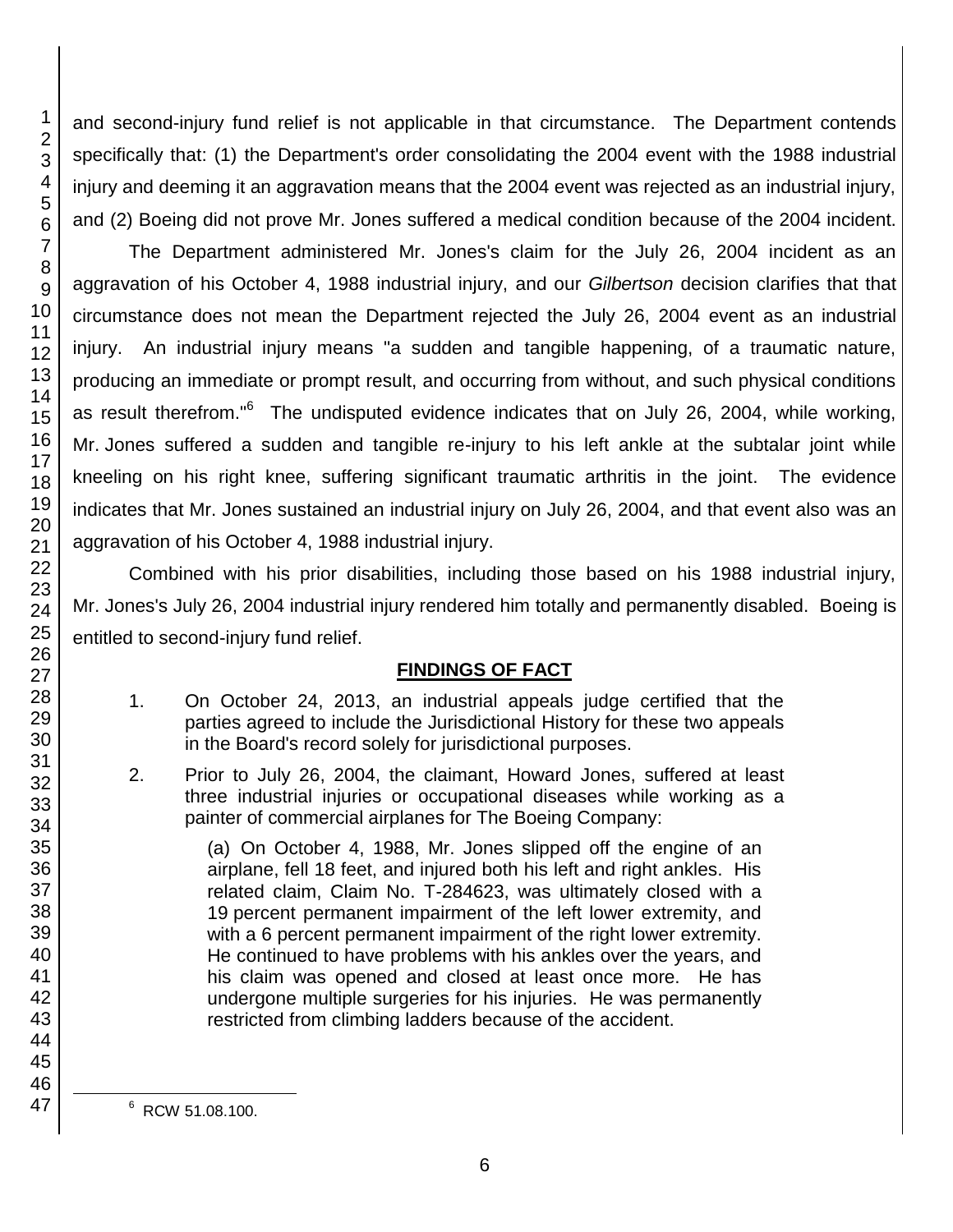(b) On August 9, 1993, Mr. Jones injured his left shoulder, apparently leading to rotator cuff surgery. His claim was ultimately closed with a 10 percent left upper extremity permanent impairment. He was permanently restricted from climbing ladders; no pushing, pulling, or carrying over 30 pounds; and allowed only occasional walking and frequent reaching above shoulder level.

(c) Mr. Jones made an accepted occupational disease claim for bilateral carpal tunnel syndrome. His last date of injurious exposure was July 26, 2004. He received surgical releases of both carpal, and his claim was closed with no permanent impairment. Because of these injuries, sedentary work involving repetitive, forceful hand and wrist movements would not be appropriate for Mr. Jones.

- 3. On July 26, 2004, Mr. Jones sustained another industrial injury in the course of his employment with Boeing. While squatting on his left leg and kneeling on his right knee, he injured his left ankle. Specifically, he injured the left subtalar joint and suffered significant traumatic arthritis in the joint.
- 4. Based on the July 26, 2004 work accident, Mr. Jones filed a Self-Insured Accident Report, Claim No. W-812820. The Department determined that the injury was an aggravation of the injury covered by Claim No. T-284623, consolidated the claims, and reopened the T-claim for authorized treatment and action as warranted. Boeing paid Mr. Jones time-loss compensation benefits on the claim based on his hourly wage on July 26, 2004. Mr. Jones's treating physician restricted him permanently from crawling, squatting, and overhead work, and limited his standing, walking, stair-climbing, bending and kneeling. The doctor also precluded Mr. Jones from returning to his job at Boeing because of this second ankle injury. Mr. Jones has not worked since the July 26, 2004 incident.
- 5. Mr. Jones has a long-standing, significant learning disability that preexisted his employment at Boeing. Because of the learning disability, it is doubtful he could succeed in any job retraining plan, either in classroom training or in a sedentary to light-duty job that involves exchange of information by verbal-conceptual or written means.
- 6. Combined with his prior disabilities, including those based on his October 4, 1988 industrial injury, Mr. Jones's July 26, 2004 industrial injury rendered him totally and permanently unable to perform gainful employment on a reasonably continuous basis considering his age, education, work history, and preexisting conditions.
- 7. On April 16, 2012, an independent medical doctor who had examined Mr. Jones opined that Mr. Jones could perform full-time sedentary work. The doctor reversed his position on October 11, 2012, after reviewing additional information about Mr. Jones. Relying on the doctor's changed

46 47